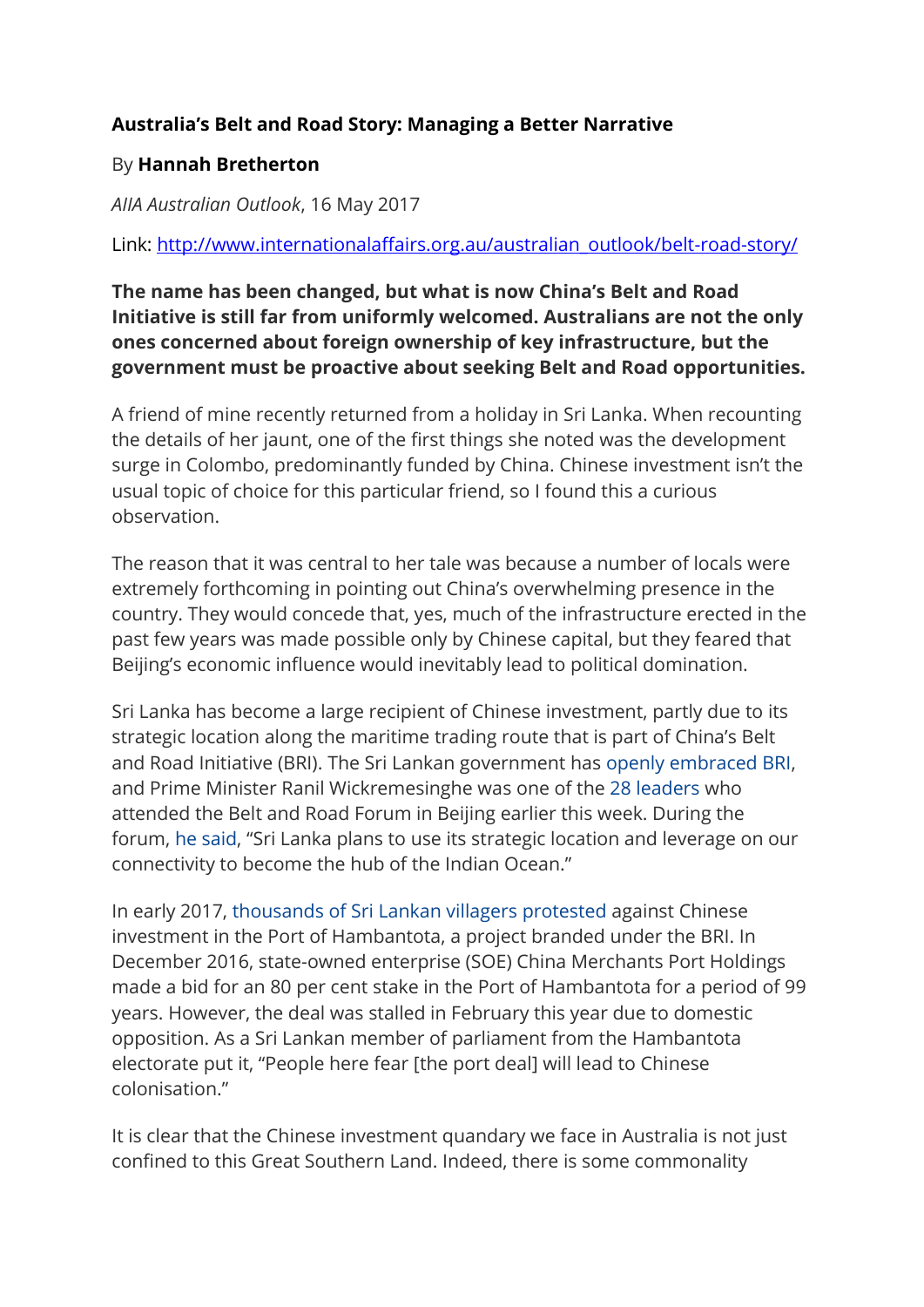between the Sri Lankan port case and the furore at home about Darwin Port. In 2015, the Chinese company Landbridge acquired 80 per cent of Darwin Port for a period of 99 years. These are the same terms procured by China Merchants Port Holdings over the Hambantota port, and the company also holds a 50 per cent stake in Australia's Port of Newcastle.

This is where Australian politicians need to sit up and take note. A 2016 public opinion poll surveyed the rationale of Australians who oppose foreign investment in critical infrastructure. [The study,](http://www.australiachinarelations.org/content/acri-working-paper-chinese-investment-critical-infrastructure-much-ado-about-not-much-0) in which I was involved, by the Australia-China Relations Institute and the UTS Business School, found that the number one attribute most concerning to respondents when considering foreign investment in critical infrastructure was the share of foreign ownership. The higher the foreign owner's share, the lower the rate of public approval.

The second most concerning factor was the length of the lease. To summarise the equation: 80 per cent foreign ownership plus a 99-year lease equals an unhappy Australian public. Apparently the same equation applies to Sri Lankans. Port trade unions have requested the Hambantota [deal be reduced](http://www.reuters.com/article/us-china-silkroad-sri-lanka-exclusive-idUSKBN15U2VM) to a 65 per cent share and a 50-year lease.

The bad news is that Australia is unlikely to clinch significant Belt and Road opportunities if the government is unable to render Chinese investment in critical infrastructure more politically palatable. The good news is that by examining the raison d'etre behind public opposition to Chinese investment, the government has a chance to address these concerns. It must first gather more data on why foreign investment is keeping Australians awake at night. Then, rather than [rejecting a Chinese bidder outright](http://www.afr.com/news/chinas-state-grid-very-disappointed-by-ausgrid-rejection-20160820-gqxigv) in response to these fears, perhaps the government can establish conditions around the sale. These are measures the Australian government can take in order to begin welcoming Belt and Road projects Down Under.

Shadow Minister for Foreign Affairs Penny Wong has urged the Turnbull government, "to display much greater confidence in harnessing the opportunities of the Belt and Road Initiative". Instead, the government has so far avoided any proactive measures by [distancing itself from the BRI,](http://www.theaustralian.com.au/national-affairs/foreign-affairs/china-snubbed-on-road-and-port-push/news-story/1534e4f7de0ab0031818854d24ae0a91) which [some](https://www.ft.com/content/0714074a-0334-11e7-aa5b-6bb07f5c8e12)  [have posited](https://www.ft.com/content/0714074a-0334-11e7-aa5b-6bb07f5c8e12) is China's grand strategy for political and economic domination of the region.

China is acutely aware of the [anxiety](https://www.ft.com/content/0714074a-0334-11e7-aa5b-6bb07f5c8e12) surrounding the BRI and has made a feeble attempt to downplay concerns by [changing its English name](http://www.afr.com/news/world/whats-in-a-name-china-plays-down-obors-strategic-drivers-20170511-gw2vex) and emphasising that it is simply an 'initiative', rather than a 'strategy'.